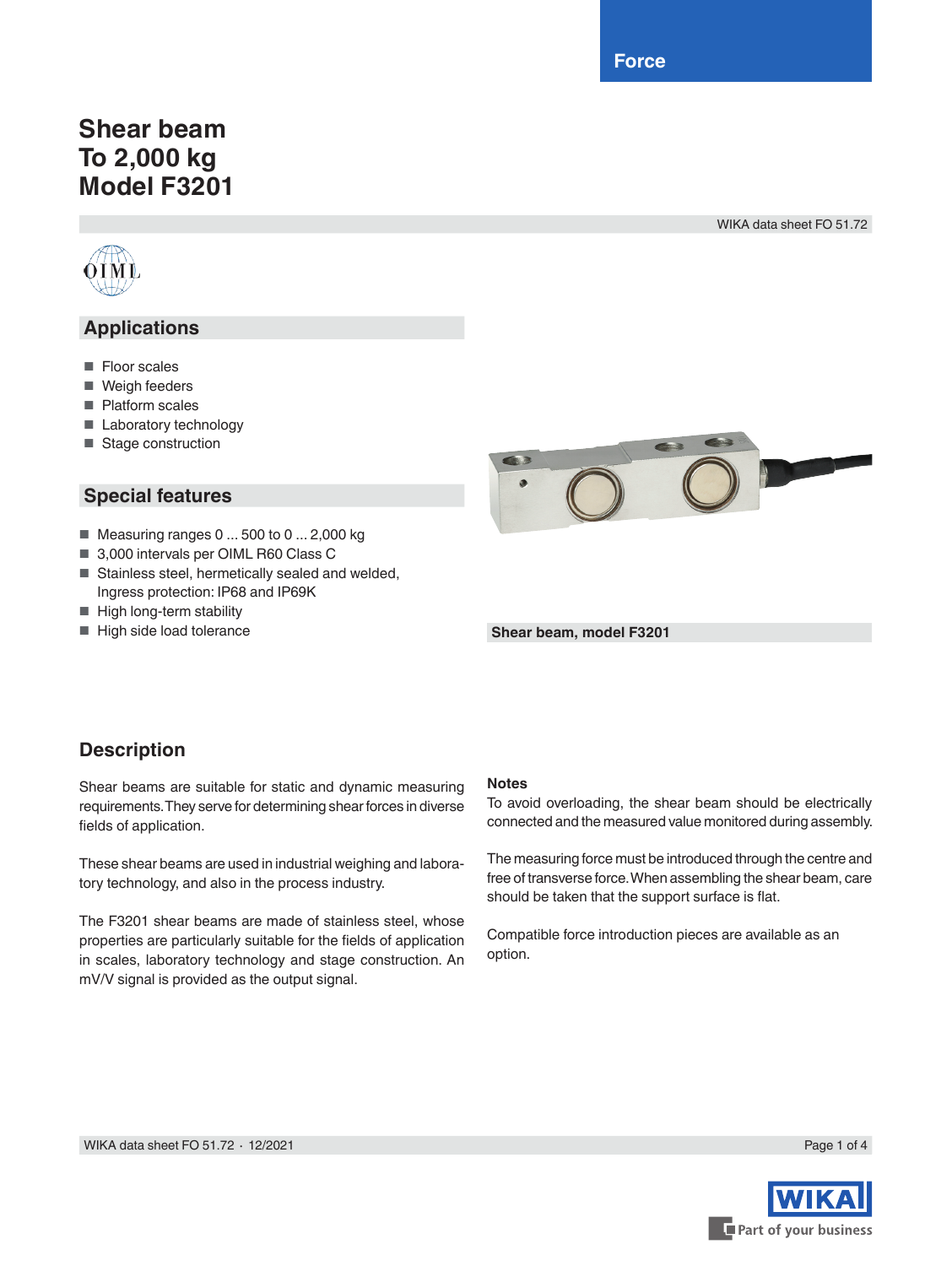# **Specifications per VDI/VDE/DKD 2638**

| Model F3201                                                 |                                       |
|-------------------------------------------------------------|---------------------------------------|
| Rated load F <sub>nom</sub> kg                              | 500, 750, 1,000, 2,000                |
| Relative linearity error d <sub>lin</sub>                   | 0.017 % $F_{\text{nom}}$              |
| <b>Accuracy class</b>                                       | 3,000 intervals per OIML R60 Class C  |
| Relative creep, 30 min.                                     | $< \pm 0.016$ % Fnom                  |
| Relative reversibility error v                              | $±0.015%$ Fnom                        |
| Temperature effect on zero signal TK <sub>0</sub>           | $\leq \pm 0.012$ %/10 K               |
| Temperature effect on characteristic value TK <sub>C</sub>  | $\leq \pm 0.02$ %/10 K                |
| Force limit $F_1$                                           | 150 % F <sub>nom</sub>                |
| Breaking force F <sub>B</sub>                               | 200 % $F_{nom}$                       |
| Material of the measuring body                              | Stainless steel                       |
| Rated temperature range B <sub>T. nom</sub>                 | $-10+40$ °C                           |
| Operating temperature range $B_{T,G}$                       | $-30+70$ °C                           |
| Input resistance R <sub>e</sub>                             | $400 \pm 20 \Omega$                   |
| Output resistance R <sub>a</sub>                            | $350 \pm 3 \Omega$                    |
| Insulation resistance R <sub>is</sub>                       | $\geq 5,000$ M $\Omega$               |
| Output signal (rated characteristic value) C <sub>nom</sub> | $2.0$ mV/V                            |
| <b>Electrical connection</b>                                | Measuring cable $\varnothing$ 6 x 5 m |
| Excitation voltage B <sub>U. nom</sub>                      | DC 10 V  15 V                         |
| Ingress protection (per IEC/EN 60529)                       | IP68 and IP69K                        |
| Weight                                                      | 0.9 <sub>kg</sub>                     |

# **Approvals**

| Logo        | Description                                   | l Countrv      |  |  |
|-------------|-----------------------------------------------|----------------|--|--|
| $C \in$     | EU declaration of conformity                  | European Union |  |  |
|             | RoHS-directive                                |                |  |  |
| <b>OIML</b> | International Organization of Legal Metrology | International  |  |  |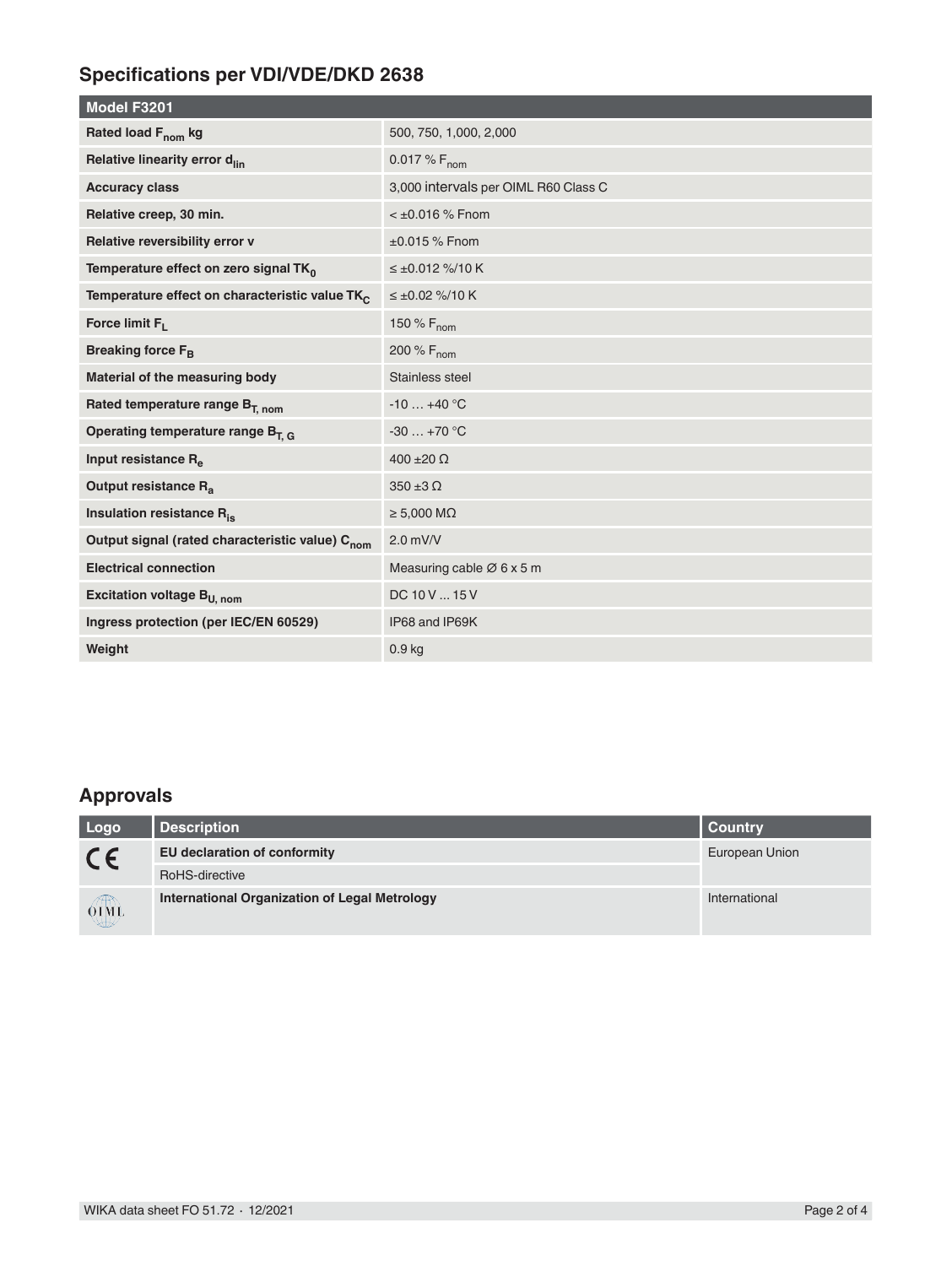## **Dimensions in mm**

### **500 kg**



#### **750 ... 2.000 kg**



# **Pin assignment**

| <b>Electrical connection</b>     |              |
|----------------------------------|--------------|
| Excitation voltage (Exc+)        | Green        |
| <b>Excitation voltage (Exc-)</b> | <b>Black</b> |
| Signal (Sig+)                    | Red          |
| Signal (Sig-)                    | White        |
| Sense $(+)$                      | <b>Blue</b>  |
| Sense (-)                        | Yellow       |
| Shield $\bigoplus$               | Shield       |